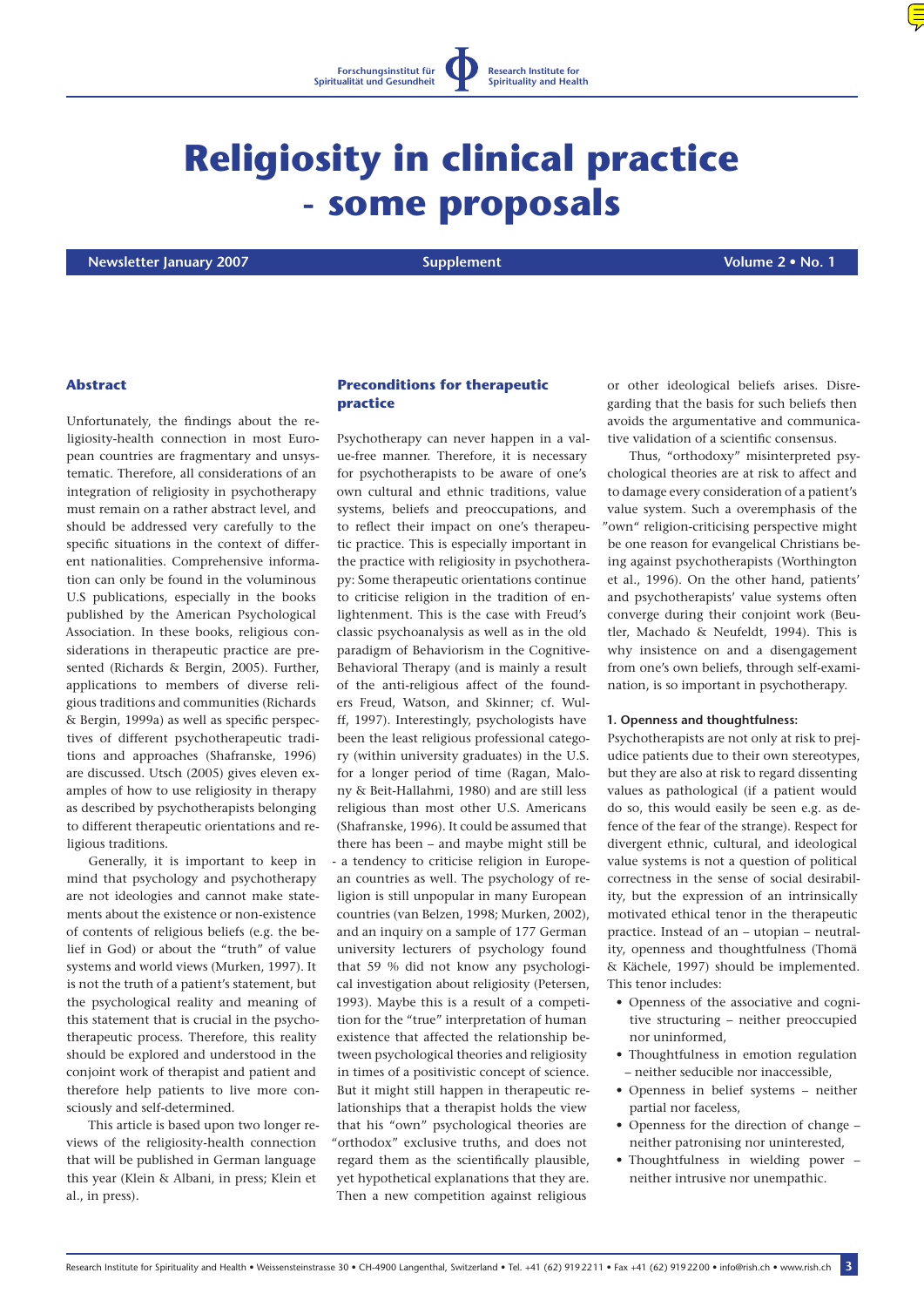Nevertheless, it still remains possible that (limitations) of openness are indicated within and beyond the therapy when patients act extremely ruthless against themselves or against other people (Thomä & Kächele, 1997). Here, therapists have to set boundaries until the patient is able to realise and change the biases in his value system. Thus, it can be essential to persist in a well-defined viewpoint and, if necessary, to refuse or stop a therapy. Of course, therapists should give reasons for this step. They should know about their own limitations (e.g.: Can I administer the therapy of right wing extremist patients or of somebody with religious beliefs that led him to criminal acts – e.g. killing in the name of Satan?).

#### **2. Religious and ideological expertise:**

Therapists considering to integrate religiosity in their practice should aim for a "ideological expertise" (Utsch, 2005) and "cultural competence" (Sue & Lann, 2002) including a reflected, well elaborated as well as open world-view and a specific knowledge about diverse cultural, ethnic, religious, and ideological groups and their beliefs (Murken, 2003). Otherwise, authenticity in the communication about suffering, injustice, guilt, meaning or death is nearly impossible (Utsch, 2005).

#### **3. Knowledge about religiosity's relevance:**

In-service training and information about diverse value systems and beliefs is helpful (Richards & Bergin, 1999c). A detailed overview about diverse ideological beliefs and resulting attitudes towards healing, medical care, and psychotherapy can be found in Richard's & Bergin's book (1999c; see above). Basic knowledge about contents and structures of the differing beliefs is needed especially in the treatment of highly religious patients, in particular of members of specific religious denominations (New Apostolic Church, Jehovah's Witnesses) or ideological groups (Anthroposophical Societies, Rosicrucianists) (Murken, 2003). Furthermore, therapists should know about the positive and negative interplay of religiosity and mental health when applying them as resources in healing processes or for considering them in the therapeutic process as conditions that caused or supported the disease.

**4**

#### **4. Distinguishing between religious / ideological and therapeutic service:**

**Forschungsinstitut für Spiritualität und Gesundheit**

**Research Institute for Spirituality and Health**

A reliable therapeutic consideration of value systems has to distinguish between the scientifically elaborated therapeutic methods on the one hand and spiritual services in alternative medicine and esotericism on the other (Utsch, 2005). Generally, therapists can consider religiosity, but they are usually not religious specialists, and therefore their expertise for a religious offer is clearly limited. (Handzo & Koenig, 2004).

## **Diagnostic investigation of religiosity**

If the preconditions described above have been considered, therapists may explore a patient's religious and/or alternative value system. The goal should be to understand how a patient's ethnic traditions and culture, his beliefs, values, and practices impact his world-view and identity. It seems to be reasonable to consider and explore a patient's religiosity explicitly (Murken, 2003). 75% of U.S. American patients want physicians to also take religious issues into consideration (King & Bushwick, 1994), and 55% of the clients frequenting U.S. American counselling institutions like to talk about their religious needs while only 18% refuse this issue (Rose, Westfeld & Ansley, 2001).

Fitchett & Handzo (1998) propose a "spiritual screening" intending to investigate patients at risk to suffer from a "spiritual crisis", and to offer spiritual help to those patients. If it seems to make sense, a comprehensive exploration should be carried out (Koenig, 2002). The inclusion of the diagnostic category "religious or spiritual problem" in the DSM-IV (V62.89, Z71.8, American Psychiatric Association, 1996) illustrates the increasing sense for this issue (Turner, Lukoff, Barnhouse & Lu, 1995).

As the most important parameters, the centrality and the characteristic contents of a patient's religiosity should be explored (Huber, 2003). The centrality determines the efficacy of religiosity in somebody's life. If religiosity is central in his life, he will probably make political, economical, or even health related decisions due to his religious beliefs. The specific contents of somebody's religious beliefs determine the direction (where) his religiosity is leading him into: The belief in a merciful and forgiving

God could be an important resource for a patient while the image of a severe, punishing divine judge might strike with awe and cause depressive symptoms. Beginning with the exploration of centrality and contents, the following questions can serve as guidelines for an exploration of religiosity (Murken, 2003; Richards & Bergin, 1999c; Weber & Frick, 2002):

What are the patient's religious and ideological beliefs and values? (contents)

What is their relevance for the patient's thoughts, feelings, and acts, for his self-perception and his relationships? (centrality)

How could their relations to specific motives and needs (self esteem, reduction of fear, social integration) be understood? What are their functions?

Is this belief system healthy? How does it impact a patient's subjective theory of his illness and the actual problems and diseases?

What are the patient's experiences with members of religious groups or with the institution "church" and its' representatives? Are there religious attachment figures?

Can the religious beliefs and / or a religious community or religious specialists serve as a coping resource? Which religious interventions could be helpful and effective, which hindering?

To what extent should the patient's religious needs and interests be considered in the treatment?

These questions may help to gather information to arrange individual therapeutic contracts and treatments for a religious patient (Worthington & Sandage, 2002). Religious people sometimes are sceptic against psychotherapy and psychotherapists, and some members of specific eth-

nic and religious groups do not make use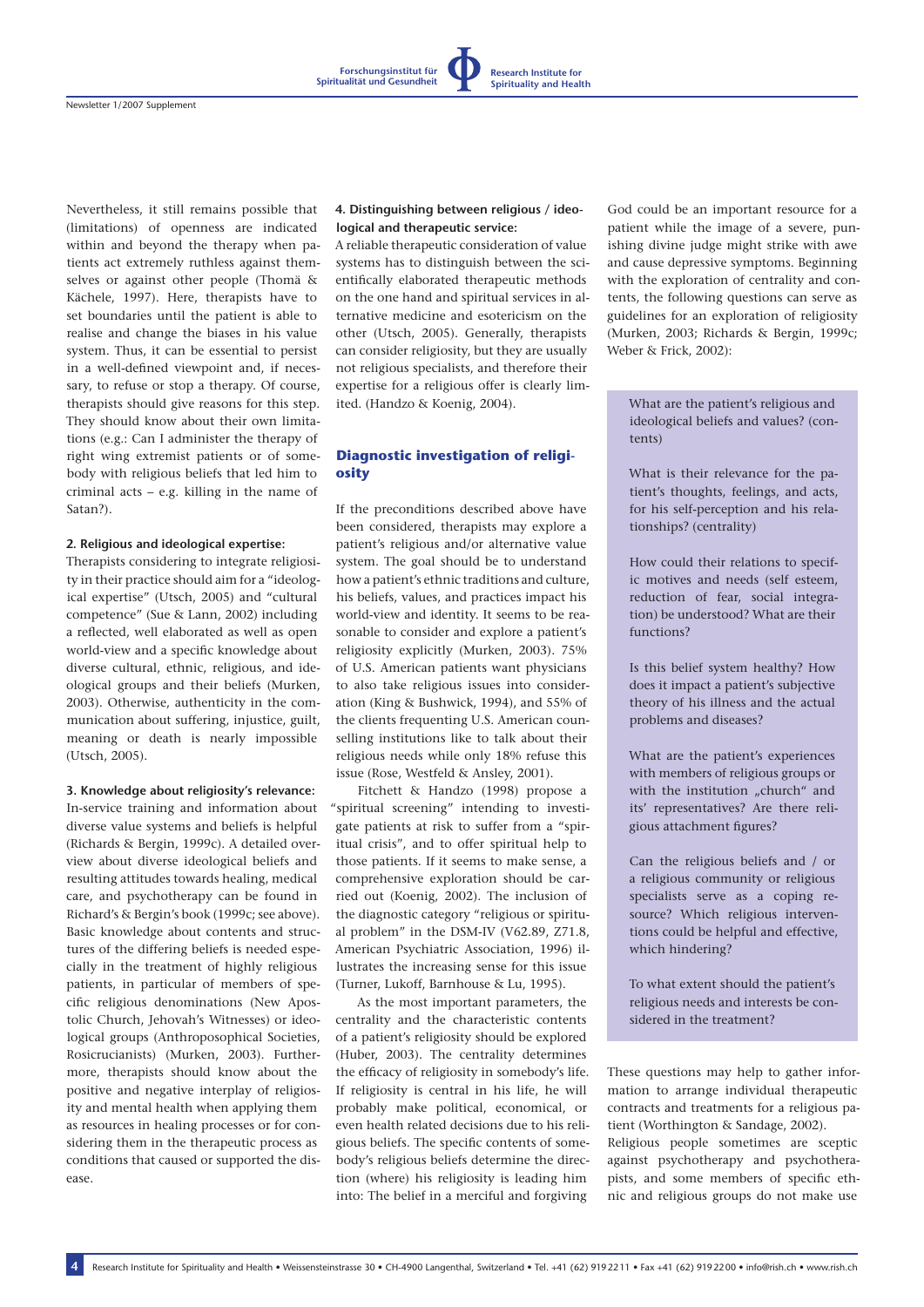**Forschungsinstitut für Spiritualität und Gesundheit**

of some health services as often as the mean U.S. population (Richards & Bergin, 1999b). Given loyalty conflicts ("May I go to a "strange" psychotherapist? Shouldn't my problems be solved in my religious community?") and feelings of guilt (May I receive help from "outside"? Doesn't there need to be a "religious" solution?"), it may be easier for some patients to search for the help of a psychotherapist belonging to the same denomination and then to engage in psychotherapy (Richards & Bergin, 1999c). On the other hand anticipated compliance can abet problematic processes of identification, e.g. if understanding and compliance are only taken for granted, but do not really exist – with the result that important issues are not addressed. Wrong identifications can cause compunctions, patients and therapists might avoid conflicts, confrontations and aggressive emotions. The therapeutic process could then be affected by misdirected respect and harmony.

## **Religiosity in psychotherapeutic treatment**

## **1. Explicit integration of religious beliefs and religious services in psychotherapy:**

Psychotherapists sometimes feel threatened, attacked or devaluated if patients make use of alternative (religious or non-religious) helping services due to their own value systems (pastoral caregivers and counsellors, alternative practitioners, traditional healers, etc.). Competition and rivalry in transference mechanisms and the defence of conflicts in therapeutic relationships can be reflected in such constellations, but they have to be distinguished from a patient's autonomous attitudes and behaviours. At the best, the external resources and coping strategies can be integrated in the therapy, potentially in a direct cooperation. Richards & Bergin (2005) report on conjoint prayers, meditations, Scripture readings, rituals of repenting and blessing, and co-operations with clergymen and patient's religious communities as helpful interventions for patients wanting their religiosity explicitly being integrated in the psychotherapeutic treatment. To date, there are some programs for concrete interventions integrating a spiritual dimension, e.g. in oncology (Cole & Pargament, 1999; Cunningham et al., 2000).

## **2. Problems – resistance, transference and counter-transference:**

**Research Institute for Spirituality and Health**

Particularly value systems of personal importance can be used for pseudo-disputes serving resistance tendencies and defence of menacing conflicts. E.g., a patient may argue that his faith is very important for him but the therapist does not understand (his) faith at all. Thus, a private domain which the patient wants to protect is marked – leaving the therapist outside of this sphere. Maybe this is the expression of an aggressive defence of a conscious anxiety of being influenced by the therapist's non-religious value system - which could be the anxiety of a lacking control in the therapeutic relationship on the unconscious level. Separation and narcissistic stabilisation might then be the result.

Spero (1984) refers to the danger of disturbing transference and counter-transference processes, in particular when religiosity has a neurotic connotation for the patient, but a non-neurotic for the therapist. Spero makes proposals for religious therapists how to deal with counter-transference in psychodynamic treatment. These proposals can analogically be adapted by non-religious therapists as well. Therapists should:

- understand patients' normal and neurotic needs concerning religious beliefs and practices. Therapists should explore corresponding attitudes, e.g. the image of God and parallels to earlier parental figures (cf. Rizzuto, 1979; Thierfelder, 1998), attitudes about this life and the hereafter, and religious beliefs about coping with experiences of loss and death (cf. Dörr, 2001; Pargament, 1997).
- diagnose neurotic and immature forms of religious faith which are expressions of conflicts; distinguishing this faith from a "mature" faith which is adaptive and free from pathological impact
- Lovinger (1996) postulates the following criteria of a mature faith (according to the perspective of psychotherapy; thus valuing, too (!)):
	- a sense of the religious diversity and its' contraries, ambiguity tolerance
	- personal decision for a religious membership (this includes the personal decision for staying in the community one was "born" into)
- agreement of word and deed, of beliefs, values, and real behaviour
- a sense and acknowledgement of one's own weaknesses and boundaries
- respect to the religious attachments of other people
- see and analyse their own world-view from these two different angles, and recognise similarities and differences to a patient's world-views.
- be aware of the boundaries in the agreement with patients, e.g. in the differentiation whether religious beliefs are used for defence, are bondages or restrictions for the patient, or are goals which to achieve a patient will need the therapist's help.
- know about their own impulse to offer their own religious or ideological beliefs as solutions to the patient's problems. The focus of symptomatic treatment should be to understand how religious beliefs cause or abide neurotic conflicts.
- agreement in religious questions should not lead to more or less esteem. Counter-transference biases should be distinguished from religious demands for brotherly love.

## **3. Personal information about therapists' own religiosity:**

Koenig (1994; 2002) explicitly speaks out on the therapeutic strategy if patients ask about the therapist's personal beliefs: therapists should contain their own beliefs until the importance of these issues for the patient is clearer because it only then is possible to give an adequate answer appropriate to the patients needs. Such personal information should be made with the hint that the therapist himself is searching for more mature beliefs and does not know the ultimate truth.

For highly religious patients, personal information of therapists concerning religious issues (e.g. an advance information in writing for patients about the therapist's religious values) seems to involve more positive expectations for the therapy (Worthington & Sandage, 2002). But Worthington & Sandage point out that – for such patients – important differences between the therapist's and the patient's values and beliefs can become problematical because the patients might bowdlerise their statements with regard to the therapist's position. Personal information is hindering, too, if pa-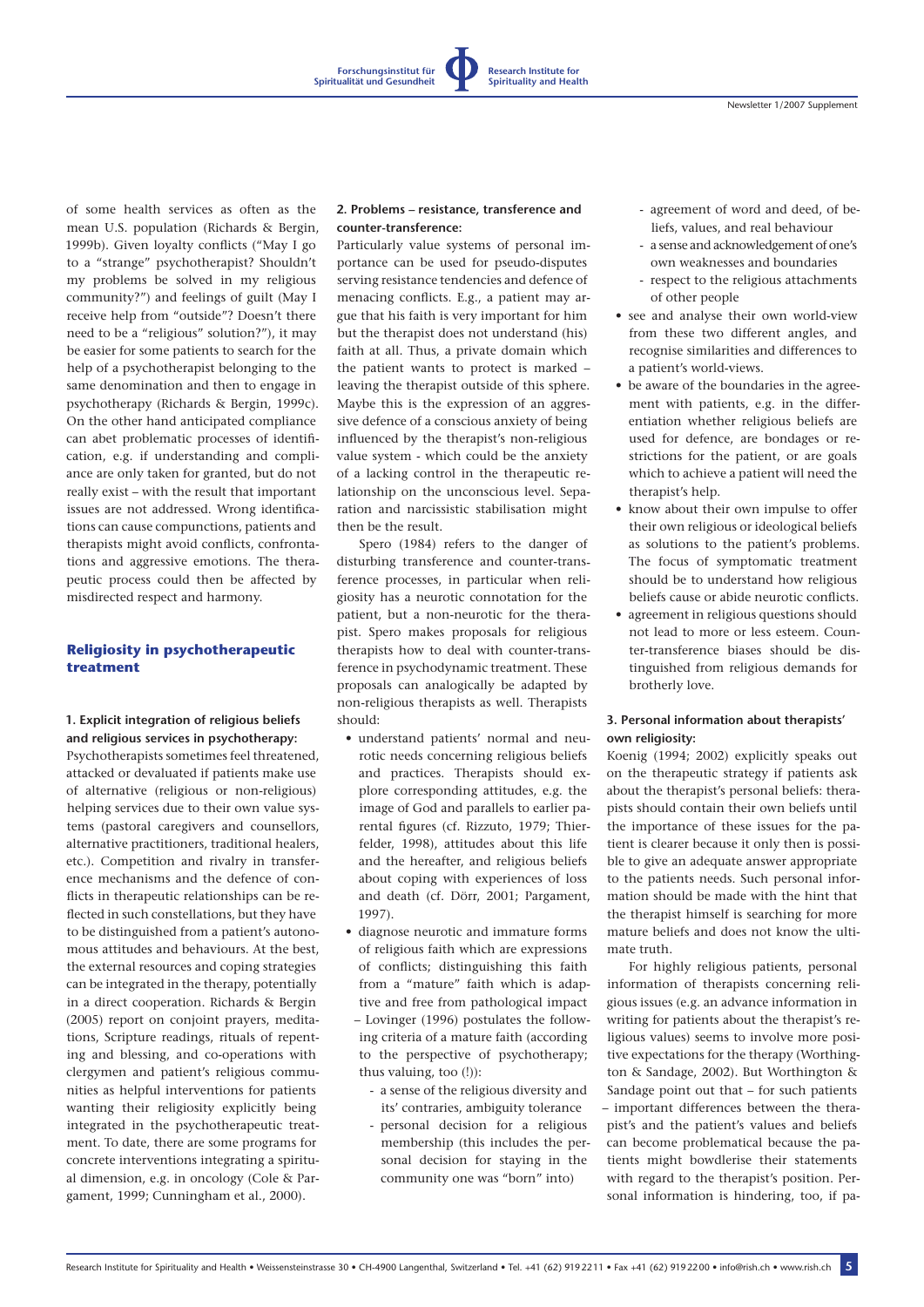tients have very negative stereotypes of religious people, because religious issues could be overemphasised in the therapeutic sessions while other issues are neglected. But it can be assumed that therapists in many European contexts would rather give personal information regarding a "scientific" world-view which could also be on the risk of trying to convince a patient of the truth of the therapist's own "scientific" value system. This would hold the ideological dispute dear in a way usually not indicated in therapy.

## **4. Exchange of information and supervision:**

Richards & Bergins (1999c) called for supervision in the treatment of patients belonging to specific religious groups and in treatment using religious interventions, for mutual respect, openness and for communication between representatives of psychotherapy organisations and religious denominations. Furthermore, Shafranske & Malony (1996) demanded a specific therapeutic training concerning religious issues. The author absolutely agrees to these calls, even more for the European situation.

## **5. Restriction on the therapeutic job:**

Giving transcendent meaning to life is not the job of psychotherapy – psychotherapy can only help patients to search seriously and with responsibility for such a meaning, e.g. if psychotherapy gives help to identify the individuals' religious or ideological questions at stake (Radebold, 2005). Searching for transcendent meaning can mislead to ask for the ultimate meaning of one's former life or for the point to one's life in the future, but to neglect present conflicts and transference problems. Here again a critical examination of a therapist's own position is necessary: Is the therapist's interest for existential questions a result of his own threat and / or catastrophic experiences?

Restriction on the therapeutic job also includes the observation of the "exclusion of transcendence" (Flournoy, 1903; Wulff, 1997) in the therapeutic treatment. Whether – and if yes: how – God or another transcendent power does impact the therapeutic process is unanswerable by methods of scientific knowledge. In respect of questions about religious truth therapists can only be dialogue partners in the conversation about faith or religious and spiritual quest.

At the end, a very sensible consideration and a very careful assessment of value systems (whether religious or not) in psychotherapeutic relationships should be emphasised. Disputes about the role of religiosity and value systems in therapy last since the days of Sigmund Freud (Bergin, 1980; 1985; Ellis, 1980) and affect the situation until today (e.g. Koenig et al., 2000; Sloan et al., 2000). The own value systems impact the positions which is inevitable in therapeutic relationships, too. But in a time of growing variety and relevance of religiosity, although sometimes only present in implicit forms (Schnell, 2004), a particular thoughtfulness is needed. The fragmentary research does not facilitate this job. Therefore, a comprehensive and integrative psychological and psychotherapeutic consideration of the diverse forms of religiosity and world-views is a challenge of high priority for the future.

> *Constantin Klein [kleinc@rz.uni-leipzig.de](mailto:kleinc@rz.uni-leipzig.de)*

**Research Institute for Spirituality and Health**

## **Literature**

**Forschungsinstitut für Spiritualität und Gesundheit**

- 1. Bergin, A. E. (1980). Psychotherapy and religious Values. Journal of Consulting and Clinical Psychology, 48, pp. 75-105.
- 2. Bergin, A. E. (1985). Proposed Values for Guiding and Evaluating Counseling and Psychotherapy. Counseling and Values, 29, pp. 99-116.
- 3. Beutler, L., Machado, P. P. & Neufeldt, S. A. (1994). Therapist Variables. In A. E. Bergin & S. L. Garfield (Eds.), Handbook of Psychotherapy and Behavior Change (5 ed., pp. 229-269). New York: John Wiley & Sons.
- 4. Cole, B. & Pargament, K. (1999). Re-creating your Life: a spiritual/psychotherapeutic Intervention for People diagnosed with Cancer. Psycho-Oncology, 8, pp. 395-407.
- 5. Cunningham, A., Edmonds, C., Phillips, C., Scoots, K., Hedley, D. & Lockwood, G. (2000). A prospective, longitudinal Study of the Relationship of psychological Work to Duration of Survival in Patients with metastatic Cancer. Psycho-Oncology, 9, pp. 323-339.
- 6. Dörr, A. (2001). Religiosität und psychische Gesundheit. Zur Zusammenhangsstruktur spezifischer religiöser Konzepte. Hamburg: Kovac.
- 7. Ellis, A. (1980). Psychotherapy and atheistic Values: A Response to Bergin. Journal of Consulting and Clinical Psychology, 48, pp. 635-639.
- 8. Fitchett, G. & Handzo, G. (1998). Spiritual Assessment, Screening and Intervention. In J. Holland (Ed.), Psycho-Oncology. (pp. 790-808). New York: Oxford University Press.
- 9. Flournoy, T. (1903). Les principles de la psychologie religieuse. Archives de Psychologie, 2, pp. 33-57.
- 10. Handzo, G. & Koenig, H. G. (2004). Spiritual Care: whose Job is it anyway? Southern Medical Journal, 97, pp. 1242- 1244.
- 11. Huber, S. (2003). Zentralität und Inhalt. Ein neues multidimensionales Messinstrument der Religiosität. Opladen: Leske & Budrich.
- 12. King, D. & Bushwick, B. (1994). Beliefs and Attitudes of hospital Patients about Faith Healing and Prayer. The Journal of Family Practice, 39, pp. 349-352.
- 13. Klein, C. & Albani, C. (in press). Religiosität und psychische Gesundheit. Eine Übersicht über Befunde, Erklärungsansätze und Konsequenzen für die klinische Praxis. Psychiatrische Praxis, 33.
- 14. Klein, C., Brähler, E., Decker, O., Blaser, G. & Albani, C. (in presss). Religiosität und Spiritualität – Wertsysteme im Kontext therapeutischer Beziehung. In M. Hermer & B. Röhrle (Hrsg.), Handbuch der therapeutischen Beziehung. Beziehungsgestaltung, Bündnisprobleme, Kontexte. Tübingen: DGVT-Verlag.
- 15. Koenig, H. G. (1994). Aging and God: Spiritual pathways to mental Health in midlife and later years. New York: Haworth.
- 16. Koenig, H. G. (2002). Spirituality in Patient Care: Why, How, When and What. Templeton: Foundation Press.
- 17. Koenig, H. G., Nicklin, D. E., Kaufman, A. S., Hite, R. W., Cameron, J. R., Hall, D. E., et al. (2000). Medicine and Religion (correspondence). New England Journal of Medicine, 343, pp. 1339-1342.
- 18. Lovinger, R. J. (1996). Considering the religious Dimension in Assessment and Treatment. In E. A. Shafranske (Ed.), Religion and the clinical Practice of Psychology (pp. 327-364). Washington: APA.
- 19. Murken, S. (1997). Ungesunde Religiosität - Entscheidungen der Psycholo-